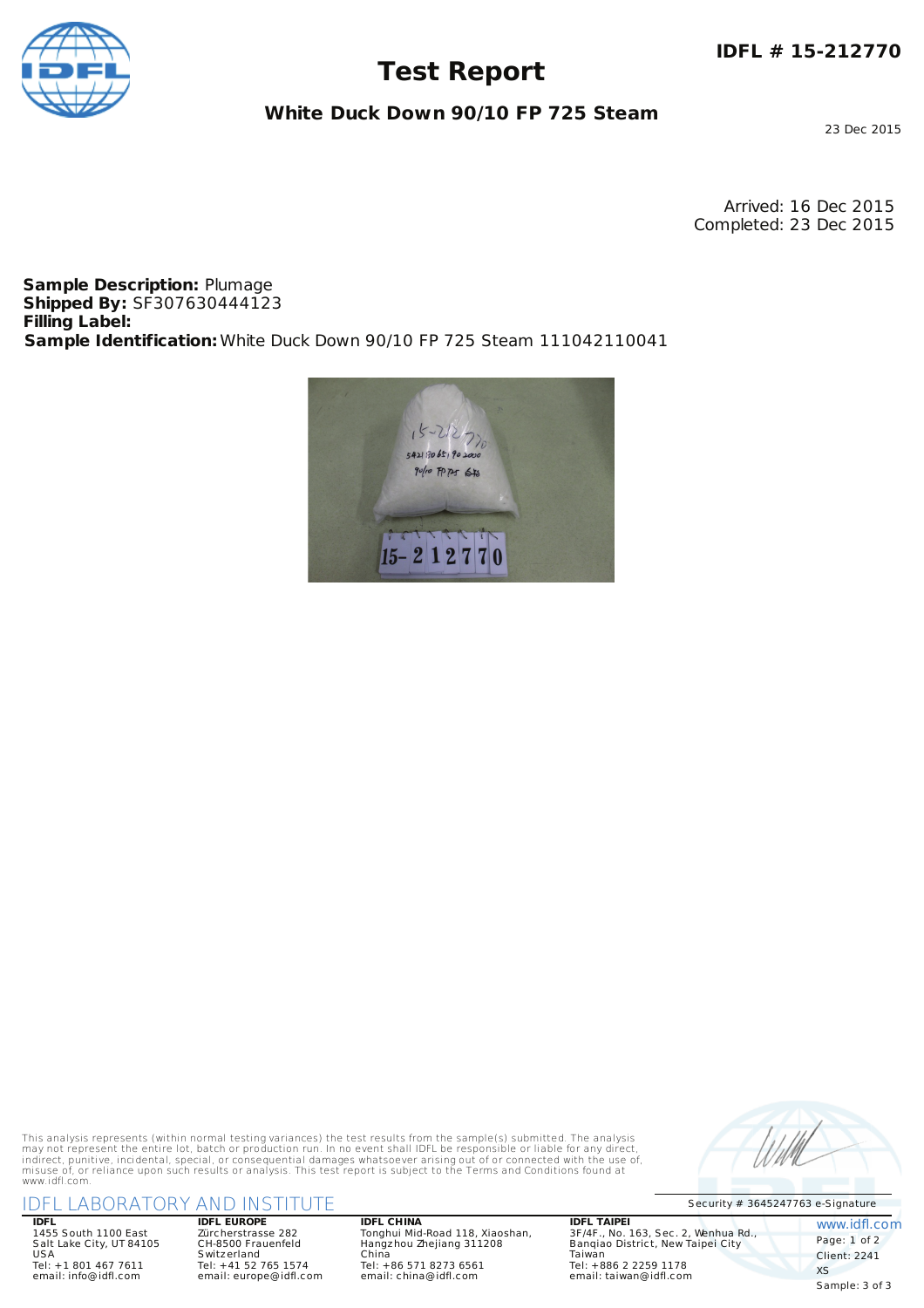

## **Test Report**

#### **White Duck Down 90/10 FP 725 Steam**

23 Dec 2015

#### **Content Analysis IDFB-3 - USA Report Format**

- **Down Cluster** 90.2%
- **Down Fiber** 4.2%
- **Feather Fiber** 2.2%
- **Waterfowl Feathers** 3.3%
- **Broken / Damaged Feathers** 0.0%
	- **Quill** 0.0%
	- **Landfowl** 0.0%
	- **Residue** 0.1%
		- **Total** 100.0%

#### **Species IDFB-12**

- **Goose Down** 0%
- **Duck Down** 100%
- **Goose Feathers** 0%
	- **Duck Feathers** 100%
		- **Total Goose** 0%
		- **Total Duck** 100%

#### **Fill Power**

| <b>Method</b>                              | <b>Conditioning</b> | <b>Final</b> |
|--------------------------------------------|---------------------|--------------|
| IDFB/Lorch Cylinder (in <sup>3</sup> /30g) | Steam IDFB-10-B     | 760          |

#### **Cleanliness Evaluation**

**Oxygen IDFB-7** 1.6 mg/100g **Turbidity IDFB-11-B** 1000+ mm **IDFB-11-A** 1.42 NTU

This analysis represents (within normal testing variances) the test results from the sample(s) submitted. The analysis may not represent the entire lot, batch or production run. In no event shall IDFL be responsible or liable for any direct,<br>indirect, punitive, incidental, special, or consequential damages whatsoever arising out of or conn www.idfl.com.

#### Security # <sup>3645247763</sup> e-Signature IDFL LABORATORY AND INSTITUTE

**IDFL** 1455 South 1100 East Salt Lake City, UT 84105 USA Tel: +1 801 467 7611 email: info@idfl.com

**IDFL EUROPE** Zürcherstrasse 282 CH-8500 Frauenfeld S witzerland Tel: +41 52 765 1574 email: europe@idfl.com

#### **IDFL CHINA** Tonghui Mid-Road 118, Xiaoshan, Hangzhou Zhejiang 311208 China Tel: +86 571 8273 6561 email: china@idfl.com

**IDFL TAIPEI** 3F/4F., No. 163, Sec. 2, Wenhua Rd., Banqiao District, New Taipei City Taiwan Tel: +886 2 2259 1178 email: taiwan@idfl.com

www.idfl.com Page: 2 of 2 Client: 2241 XS Sample: 3 of 3